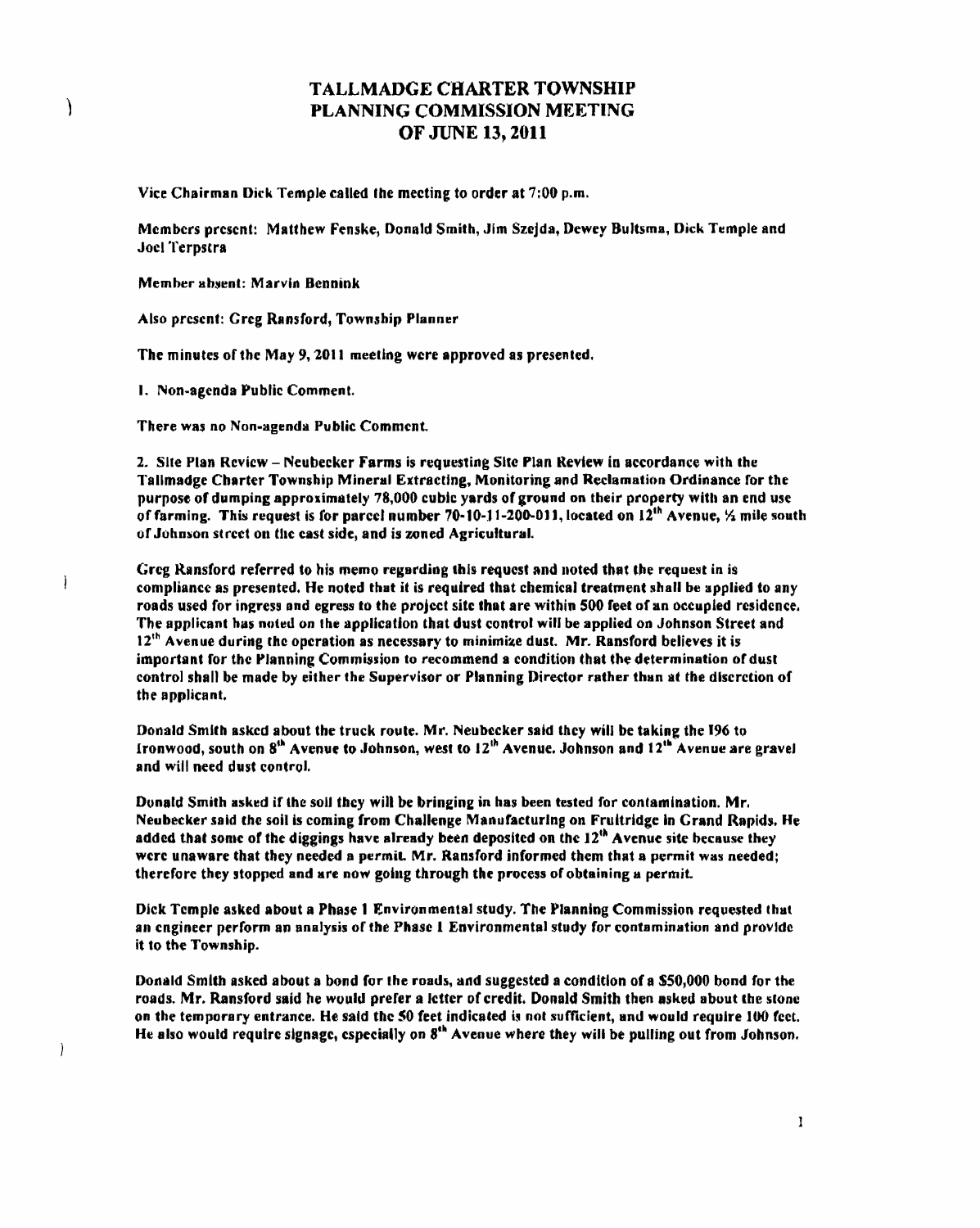Joel Terpstra added that Neubeckers would be required to maintain and clean the asphalt on  $8<sup>th</sup>$ Avenue if soil gets dragged off from Johnson.

Greg Ransford clarified that this would be 8 two year permit.

Ì

 $\overline{\phantom{a}}$ 

Ï

Donald Smith moved, Dewey Bultsma supported, motion CARRIED to RECOMMEND APPROVAL to the Township Board with the following conditions by the July Board meeting:

- 1. An analysis of a Phase 1 Environmental study be provided to the Township. If soil analysis is not available, Mr. Ransford will have administrative authority to verify compliance.
- 2. Township to determine necessity of brlning 10 be done at Neubeekers expense.
- 3. S50,000 Letter of Credit for road damage, brining and other related maintenance or repairs associated with the permit
- 4. 100 feet in length of stone on the temporary entrance
- 5. Signage on 8<sup>th</sup> Avenue for truck traffic per Ottawa County Road Commission authority
- 6. Maintain and clean soil off 8<sup>th</sup> Avenue from Johnson
- 7. Site plan reflect reimbursement to Township (not County)

Ayes: Matthew Fenske, Donald Smith, Jim Szejda, Dewey Bultsma, Dick Temple and Joel Terpstra. Nays: none.

3. Site Plan Review - H&K Investments (phoenix Refrigeration) Is requesting Site Plan Review for a contractor's office with warchousing business at O-14105 Ironwood Drive. This parcel number 70-10-01-J51-027 Is zoned C-l.

Mr. Ransford noted that this request is in compliance with the Zoning Ordinance; however there are a few items to consider. First, the applicant will need to provide building clevations. Also the Planning Commission needs to interpret the architectural character requirements. The applicant, Mr. Howieson, handed out a framing plan and said it would be a metal building. He said he cannot obtain prints without placing an order, and he docs not want to place an order without approval from Ihc Planning Commission. He intends to usc all vertical steel siding.

Mr. Ransford referred to Section 11.06 of the Zoning Ordinance which states that the facade of all buildings shall be finished with face brick, wood, glass, stone, fluted cement, or stucco-like material. Cement or cinder block facades shall not be permitted. In recognition of developing technologies in building materials, the Planning Commission may agree to approve other materials provided they are compatible with surrounding properties, and further provided that such materials meet appropriate architectural, aesthetic, and safety concerns. Also, exterior walls facing all public or private rights-of-way or customer parking areas, shall have a finished appearance, using the same materials as used n the front of the buildings.

Jim Szcjda asked if this property was served by public water and sewer. Mr. Kuhltz, owner of the property, said no, however they do not intend to put 8 bathroom or have any water supply in the building; it would only be used for storage.

Dick Temple referred to the Zoning Map and noted that neighboring properties are zoned Rural Preserve. Mr. Howieson said he could put different material on the front of the building if it was required. Greg Ransford feels the Ordinance is clear, it is required. Jocl Terpstra said the Planning Commission may consider allowing a finished material 4 feet up to the window sill. then vertieal siding above that. Dick Temple feels it might be a reasonable compromise for a storage building. Matthew Fenske agreed.

Greg Ransford noted there is a proposed solid six-foot white vinyl fence on the west side of the property along with trees. Dick Temple said there is a residence next door, but they are Master Planned Commercial. Donald Smith noted that the building is  $19'$  4" to the peak and  $16'$  to the eaves.